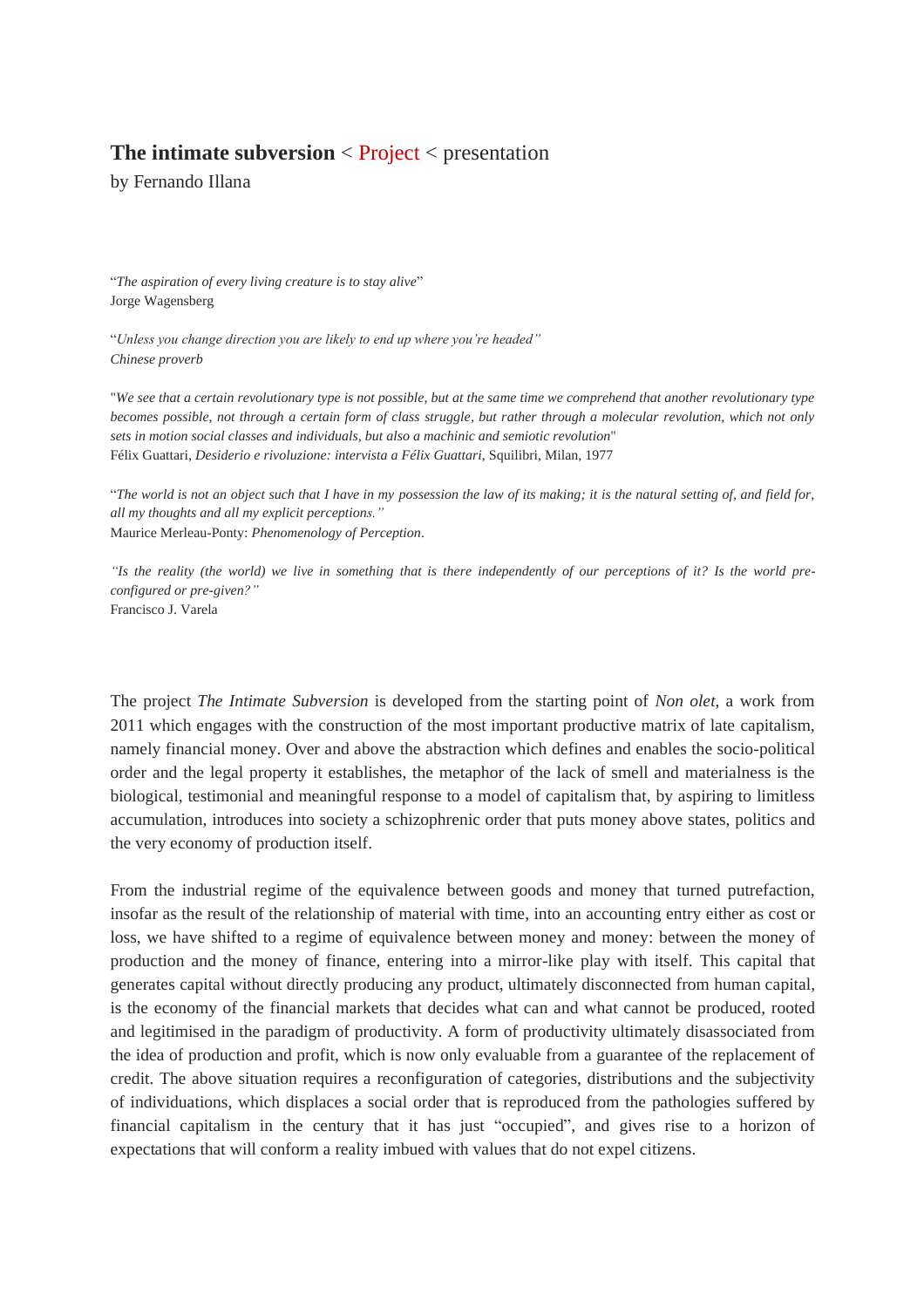The world uncovered in *The Intimate Subversion* is not shown to us as a critique of the real or as a denouncement of the simulacrum or deficit of reality. What it does expose is that the world that we live in is a world reduced to the financeable. That is the real of the contemporary virtuality, and, in facing it, the artist joins many others who address their actions in the open spaces of the economy of affect.

Ángel Marcos found a precedent for this kind of situational reasoning in Vespasian's reply to his son Titus, when the latter asked his father whether he was not disgusted at the origins of the tax imposed on urine taken from public urinals in Rome. *"Pecunia non olet*", was Vespasian's answer. What interested the artist about this story, something at the very basis of the working project, is not Vespasian's reply per se but what was behind it: the process of distancing from organic material, from fluids, etc., which the dominant western civilisation began through its distancing with, displeasure and disgust at the impure body which eats, drinks, takes pleasure, falls ill and dies.

The artist places us in front of the relative novelty revealed by monetary capitalism, and in front of the distant origins of the process, inviting us to rethink what it is we understand as real. The fact that we are able to speak of the world, allows us to see to what extent reality is inextricably mixed up with the virtual. The world in which we are inscribed is the product of dreams, feelings, plans, strategies, desires, actions, intuitions, power, order...; the whole weave of the social, this is what one can understand by everyday life in a strong sense of the political and the real.

The passion of the flesh is therefore the subversive recovery that Ángel Marcos proposes in this project called *The Intimate Subversion*. A working project based on the consciousness that views a world in constant change and a reality that observes the change from the way in which we relate to one another, to nature or to the cosmos, akin to what Ervin Laszlo called a *quantum shift*. This constantly changing reality confronts us with the dilemma between the **need for change** and the randomness of a more or less effective management of the **catastrophe**, while underscoring that this political, cultural or economic management cannot overlook the fact that total collapse, even the disappearance of the species, lies within the horizon of possibilities.

What is worth underlining in the parallel between Angel Marcos' proposal and the new scientific paradigm based on the *quantum shift*, is that for the very first time the change is not technological, which in itself is hopeful because, as Einstein said, we cannot solve problems by using the same kind of thinking we used when we created them.

What can be done when the subject/actor/agent is absorbed by the place of the capitalist distribution of money? What can be done when the management of politics and knowledge are constitutive factors in the new global monetary hegemony? These and other questions underpin the basic body of the project *The Intimate Subversion*.

Actions that can be undertaken to help create a sustainable civilisation should probably be associated with our intimate thoughts and feelings, those territories of creative and affective thought charged with energy and difficult to destroy. We are aware of the limits of territories dependent on belongings, and also of the replacement of moods by consumerism, and so we give affect a try, because, in any case, there is no other option left.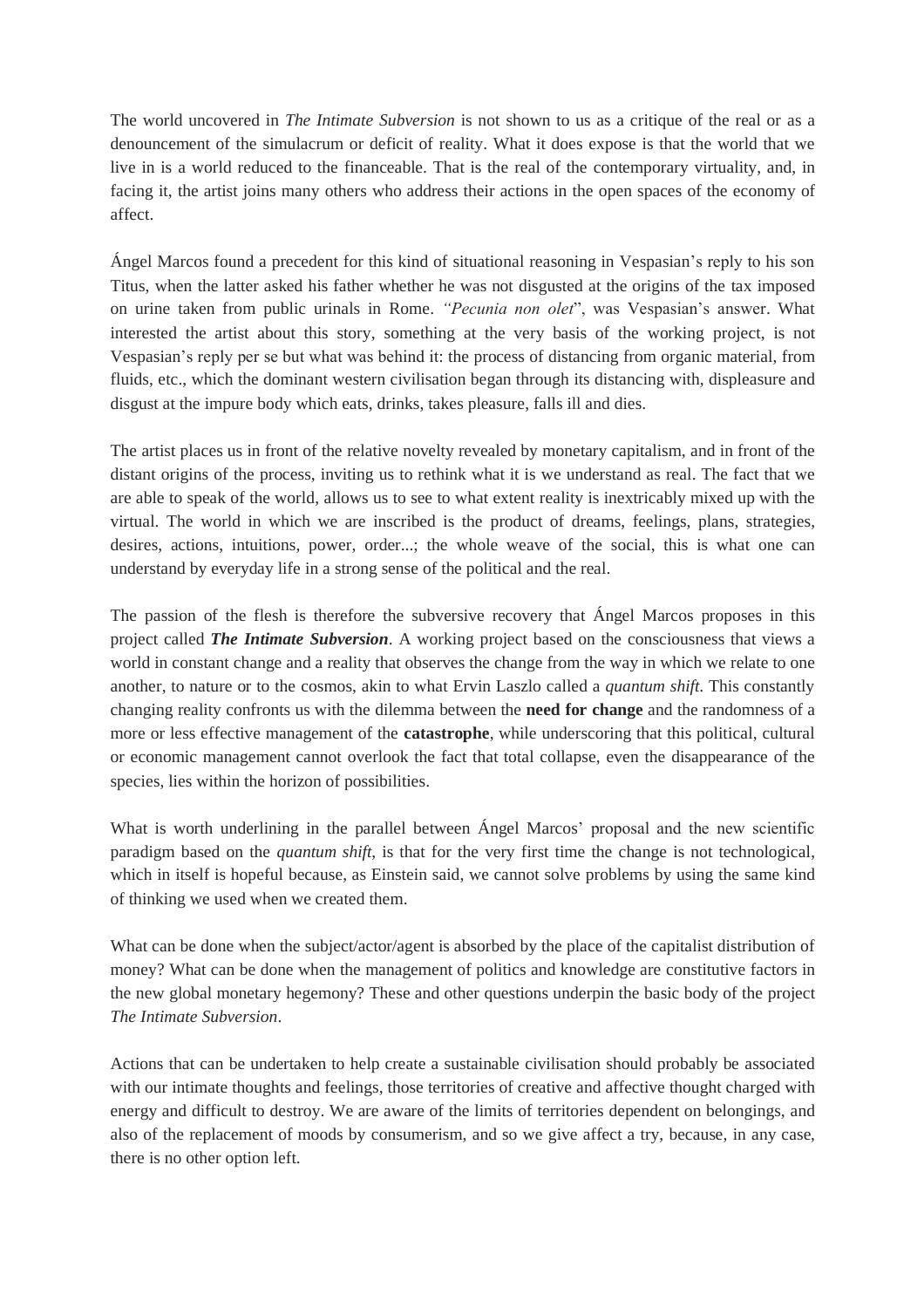# **The intimate subversion < project <** description

*The Intimate Subversion*, the work developed by Ángel Marcos and presented at the **55th Venice Biennale**, is rendered in two installations at Scuola di San Pasquale.

The first installation, *NON OLET*, located on the ground floor of the Scuola, emphasises the special nature of the relationship between economics and knowledge in today's world, and the degree to which economics intrudes in the field of personal relations and replaces politics in decision-taking processes. These associations condition the rules of a globalised society that has undeniably "lost its sense of smell" and, with it, a clearly human quality. The installation *Non Olet* would seem to be inspired by Leibniz's celebrated claim that this *"horrible mass of books that keeps on growing*" will lead us, not to culture, but to *"fall back into barbarism".*

The second installation occupies the first floor and is the result of a body of work developed in two specific communities: Las Tudas and La Mota, two districts on the outskirts of Medina del Campo, which are inhabited by lowly-paid workers and in which the prevailing relationships among neighbours have always been communal. In the years of the economic boom in Spain these areas reached acceptable levels of wellbeing while today they are riddled with unemployment, just like many other communities, and although they still maintain bonds anchored in commonality, they have been seriously affected and are now the scene of a social climate of want. Today they are suffering from the financial crisis whose effects are felt not only in the transformation of interpersonal relations, but also in their entitlement to citizenship, now that they are only visible insofar as victims. In other words, they are no longer citizens once they enter into the category of the **vulnerable**.

Ángel Marcos spoke with the people in these communities, and they opened their doors to him, allowing him to obtain images of their living spaces and their objects. Through these photos he has created a place of affect and interrelations, where one can sense what he has said about *intimate subversion*: "that part of our thought, our affectivity and our activities that enables us to recognise ourselves in "others".

## **The Intimate Subversion** < **Non olet** < installation

**First version**: 2011 (Artium Museum. Vitoria-Gasteiz) **Second version**: 2013 55 Exposición Internacional de La Bienal de Venice **Scuola di San Pasquale**, Venice

Works in the 2013 version:

*– Non olet I*. Neon lettering. 2011. Artificial grass

– *Non olet II*. Table with books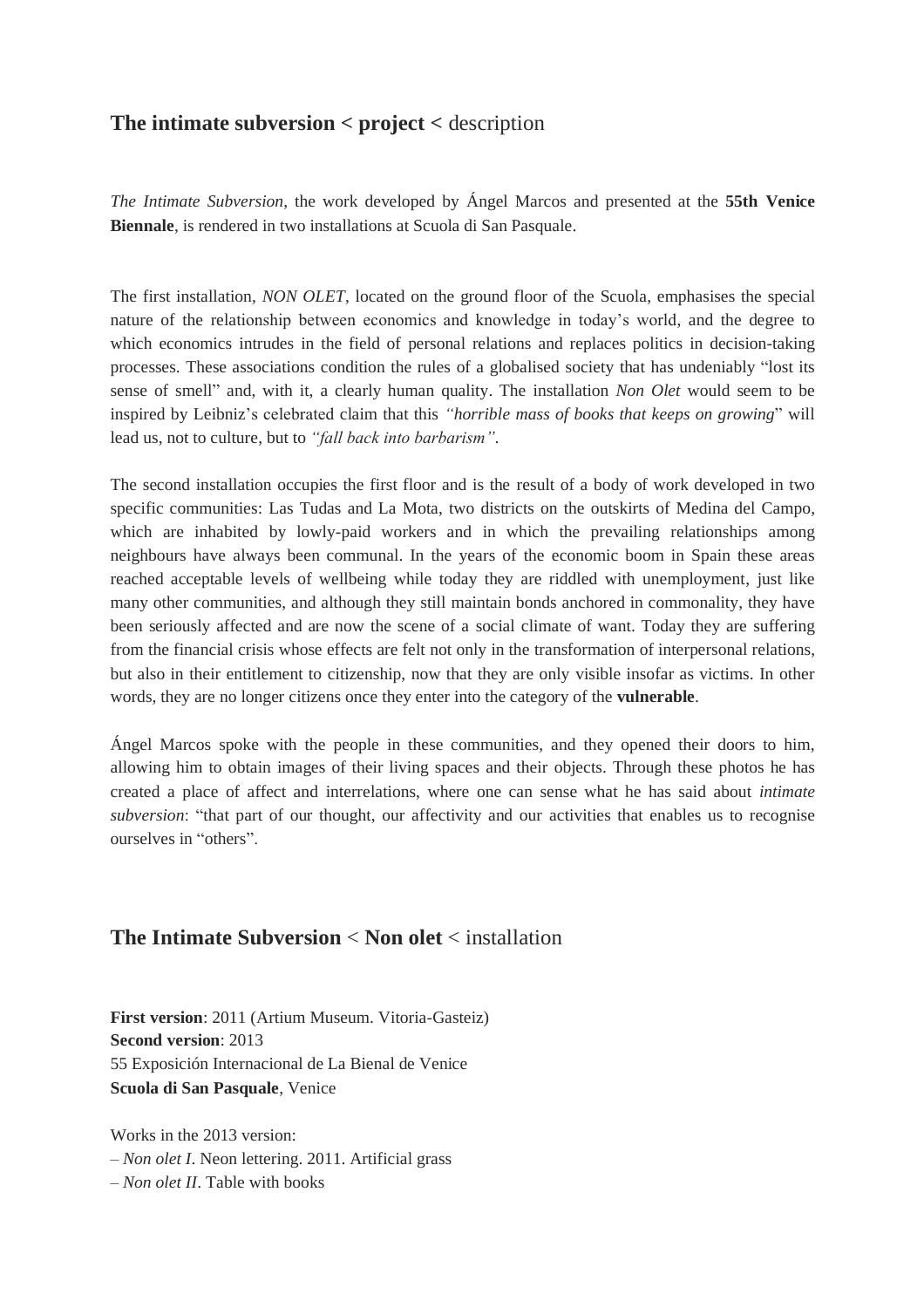– *Las Tudas and La Mota*. Video, b&w, 55´

# **The intimate subversion** < Non Olet < installation < Wall text for 2013 version **Scuola di San Pasquale**, Venice

Ángel Marcos addresses this work from a common Latin phrase taken from a generational interchange: money does not stink, *pecunia non olet*, Vespasian said to his son Titus when he asked his father if he was not ashamed of the origin of the money raised by taxes on urine from public urinals in Rome. This example, which can be interpreted as a metaphor of a society that tends towards an aestheticised, odourless world, opens up for us the process of distancing from organic material that disgusts present-day society.

Preoccupied with trying to sanitise all aspects of reality with a sweetening aesthetic, our present-day civilisation has chosen to exclude—politically, socially and urbanistically—from this process of hygienisation all those neighbourhoods still inhabited by realities that, like the proletariat, are perceived as organic. A lot of literature addresses these themes embracing social division, the individual, power and economic logic. As if in an attempt to deploy a map of these thoughts, the artist presents us with a collection of books to be consulted, which, by presenting them without their covers and therefore without any attractiveness, become an open flux of words and thoughts with which Ángel Marcos accompanies his own images. From Foucault to Derrida, and from Ramonet to Fernández Durán, the artist guides us with the aid of the themes in his images through issues such as globalisation, resistance, social order, respect and despise for the masses, sociology of territories, landscape, urbanisation and inhabitability.

Exploring the whole of the occupied space, we come across the nocturnal, silent images of a video that emblematically bears the same title as the installation. It returns to and shows to the gaze of the beholder those areas in which the presence of different social classes entails an intense and continuous civil and urbanistic development that, though following a quasi-germinative and natural rhythm, presents an apparently anonymous external form.

## **The Intimate Subversion** < **Las Tudas and La Mota** < installation

**First version**: 2013 / Exposizione Internacionale d'Arte. Eventi Collaterali. Bienale di Venezia / Scuola di San Pasquale. Venezia

132 images, 120 x 80 cm each. Inkjet on polypropylene Wood structure / used rugs / fluorescent lights Objects: chair, calendar and bird cage Sound archive

Dimensions variable